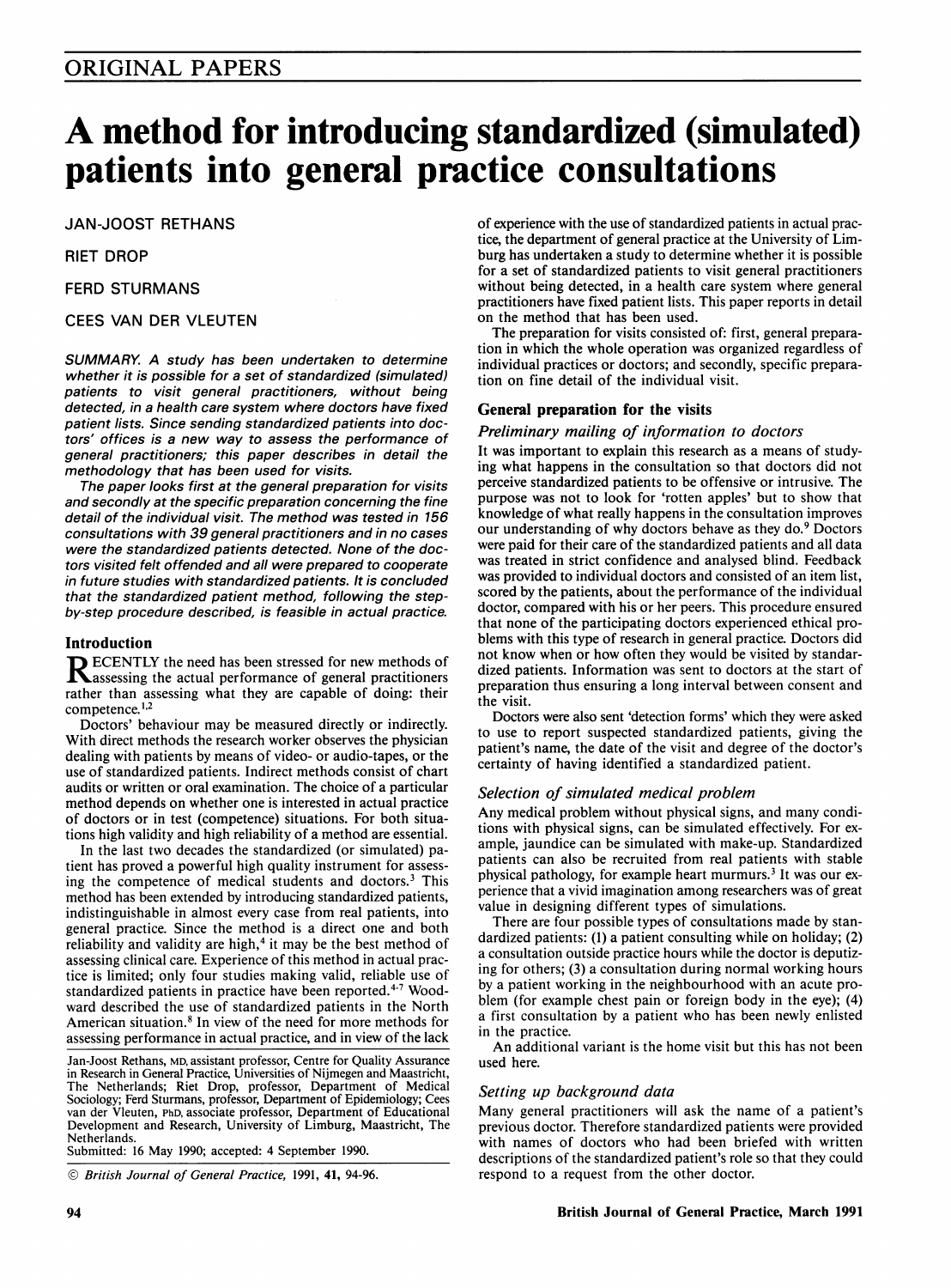Seventy per cent of patients in the Netherlands are insured for medical care through health insurance schemes or ziekenfonds and must show their insurance cards to their doctor at each visit. These insurance cards show the private health insurance number, name, address, date of birth and name of the patient's general practitioner, pharmacist and dentist. To keep detection of the patients as low as possible the ziekenfonds were asked to cooperate by supplying the standardized patients with real insurance cards (new patient names) and to enlist these patients on the lists of the doctors: this also allowed doctors to be paid for their consultations. For the first three types of consultation this insurance card procedure was not really essential, but it was necessary in order to get a patient newly enlisted in the practice. During the project the patients remained on the list of their own real general practitioner in case of genuine illness.

## Selection of standardized patients

Any motivated person may become a standardized patient and many medical schools have pools of standardized patients available for educational purposes.3 The standardized patients used in our studies were selected from a pool of 100 in the skills laboratory of the medical school at Maastricht. They were paid for their participation. The criteria used in selection were that standardized patients matched the roles assigned to them (a 40-year-old woman cannot be simulated by an 18-year-old man); were able to memorize 20-40 items of information; were able to cope with stressful events; ideally possessed a driving licence and were independent of public transport (it is unconvincing to be very late for an appointment when the patient supposedly lives close to the practice).

Standardized patients were required to make a written undertaking to keep all information about doctors strictly confidential.

Though some standardized patients were able to visit up to 20 doctors in a given role most managed <sup>13</sup> and it was found very useful to have some reserves in case of real illness.

# Role and reliability training

The standardized patients were trained to play their role as a patient and to report reliable and valid facts about the consultation. This training took place at the medical school and lasted about 14 hours. During these sessions the patients repeatedly played their role in contact with other doctors. With the use of videotapes of these sessions the patients were supplied with feedback about how they performed. To check the reliability among the standardized patients three videotaped test consultations were evaluated. In these tests the patients played their role in a contact with a staff member of a university department of general practice. The patients completed a checklist of items, based on a consensus set of standards of care (see the accompanying paper), $7$  immediately after such a consultation; the same consultation was also scored by three independent doctors. For each consultation the scores obtained by the three independent doctors were considered to be the gold standard for that particular consultation. Subsequently, the individual scores of the standardized patients were compared with this gold standard to assess their reliability. To assess the consistency of individual patients each patient was retested after about six weeks, after the visits to the doctors by scoring the same consultation recorded on videotape. These procedures have been carried out successfully before.56 The reliability and consistency agreement scores all ranged from 0.9 to 1.0 (kappa 0.8-1.0).

# Specific preparation for a visit

# Selection of doctors to be visited

In some cases economic considerations influenced the selection of a doctor from the list of those willing to participate. It was

important not to select doctors who could detect the standardized patient, therefore only one doctor per practice was selected. Caution was exercised in selecting doctors from small communities where everybody knows everybody or colleagues of the researchers with possible access to information about the standardized patient's medical problem or date of visit. Standardized patients were not asked to make these assessment visits to their own real general practitioner. They were sent to doctors and practices that they had never been to before, often travelling to other cities. This minimized recognition of the standardized patients by practice staff or other patients.

#### Reconnoitre of practice and district

All selected practices were visited by the first author to gain knowledge that would make the stories of the standardized patients credible. This enabled information to be collected about possible addresses for the patients, about places where the patients could be employed and about some local interesting buildings or events.

#### Selection of home addresses for standardized patients

The address used by a standardized patient needed to be credible to the doctor being consulted yet not so familiar that he was capable of recognizing its falsity. Addresses were selected in three ways. It was sometimes possible to access the computer of another doctor with a practice in the same city where the address of a real patient could be 'borrowed'. Real addresses of friends and relatives of the researchers were also used. If these did not succeed a risk was taken in selecting a non-existing house number in a known street. Once names and addresses were selected the doctors were notified by a routine mailing of the ziekenfonds of the inclusion of the patient on their list. This notification was made between two and five months before the standardized patient visited the doctor.

#### Information given to standardized patients

Standardized patients were given detailed information about the practice to be visited, such as telephone number, appointment system, address details of the doctors and other staff, the number of medical secretaries and the other health personnel (physiotherapists, practice nurses) present. Some practices received students or trainees from the research workers' medical school. Where possible standardized patients were told of the experiences of other standardized patients who had made previous visits. It might be argued that most real patients are not usually so well informed about a practice, but it should be borne in mind that standardized patients had to concentrate on their role. Every item of information about practices helped them to feel 'at home' in the practices and enabled them to concentrate better on essential items of their role. Around six hours of additional training was needed to give this information to patients about the practice they were going to visit and for return meetings around the time of and after the actual visits to the general practitioners.

#### Selection of dates for visits

After studying details about the practices the standardized patients were asked to visit the practices as soon as possible, choosing a date which would ensure that they saw their target doctor rather than a deputy.

#### Pilot visits

After the training programme standardized patients made a single pilot visit  $-$  that is, their first real visit in actual practice as a standardized patient  $-$  and this was evaluated at the medical school. These pilot visits were always successful and increased the confidence of the standardized patients.